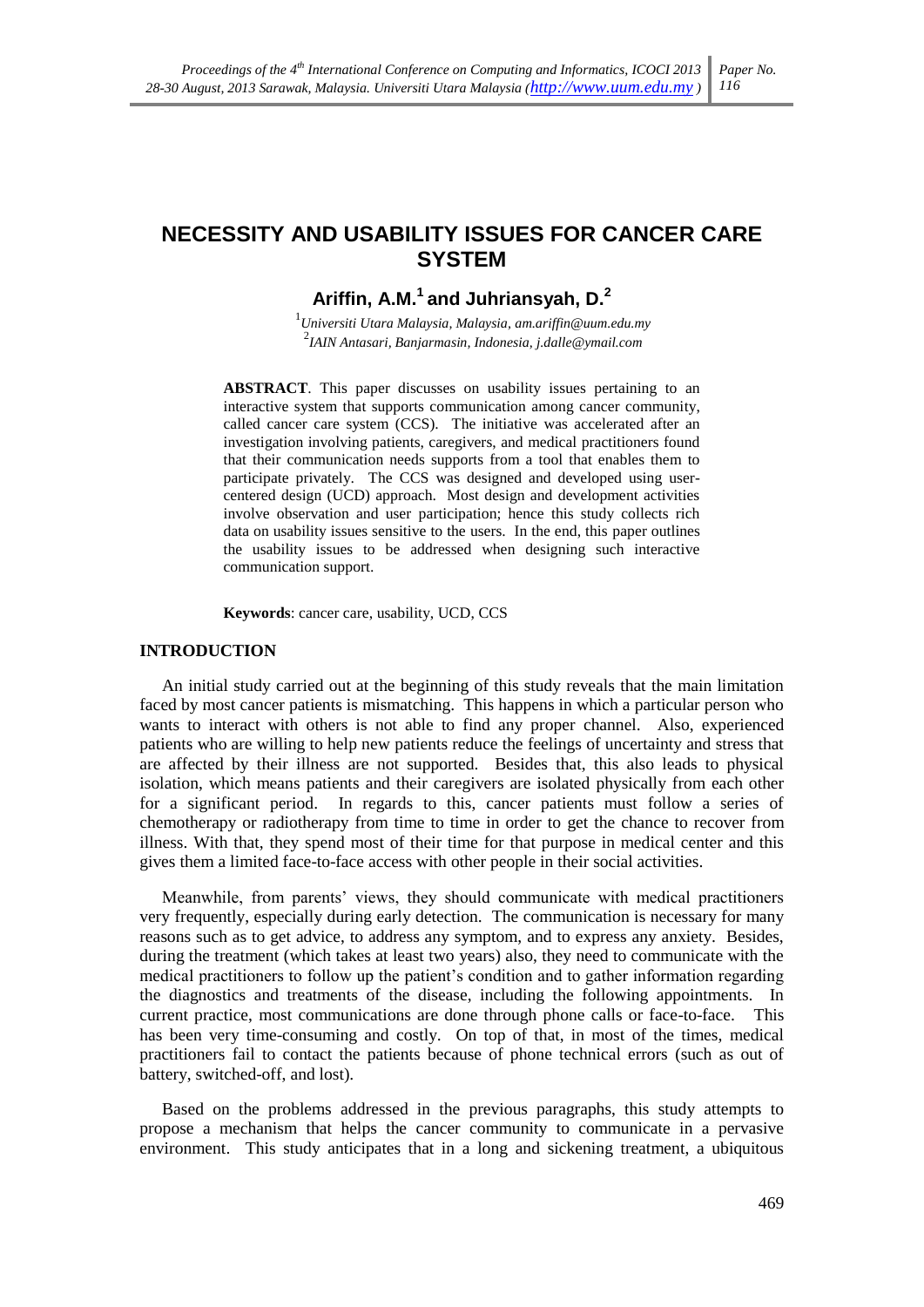communication channel could ensure that information could always reach the receivers. This further lets the information be updated at any appropriate time.

Hence, a social network system specially designed for the cancer community is viable for supporting the collaborative ubiquitous communication, which is proposed to be referred to as cancer care system (CCS). It is said viable because the technology advancements support the implementation. In fact the use of computers is very pervasive among the cancer community.

Based on the problems discussed in the previous paragraphs, this paper tends to answer a significant question; what makes CCS usable? This implies that usability issues need to be specially tailored for the CCS. It is significant because the users vary; medical practitioners, parents, children; in terms of age, computer literacy level, educational background, and motivation level.

## **METHOD**

Various activities involved in this study (Figure 1). It started with designing and developing the prototype of CCS. Then, the prototype was used to gather feedbacks on the usability issues.



**Figure 1. Summary of techniques** 

In Figure 1, the UCD approach implies that users were involved in the designing and development process (Jesse, 2000). Particularly, unstructured interview with open-ended question was conducted with the cancer community members who consist of patients, parents, and medical practitioners. The main purpose of the interview was to gather and identify the requirements for CCS. The interview questions were more focused on the problems or limitations to cancer community faced on daily basis regarding the interaction among the community members, what they expect for the functionality to be performed by the system, and what social support tools they expect for the system. In addition, documents were also studied; to gain the impression on what will be achieved at the end of the study. Thus, the documents reviewed consist of articles from journals, magazine, newspaper, as well as books, and online resources (the detailed design of the prototype is available in Ariffin and Nor Laily  $(2011)$ ).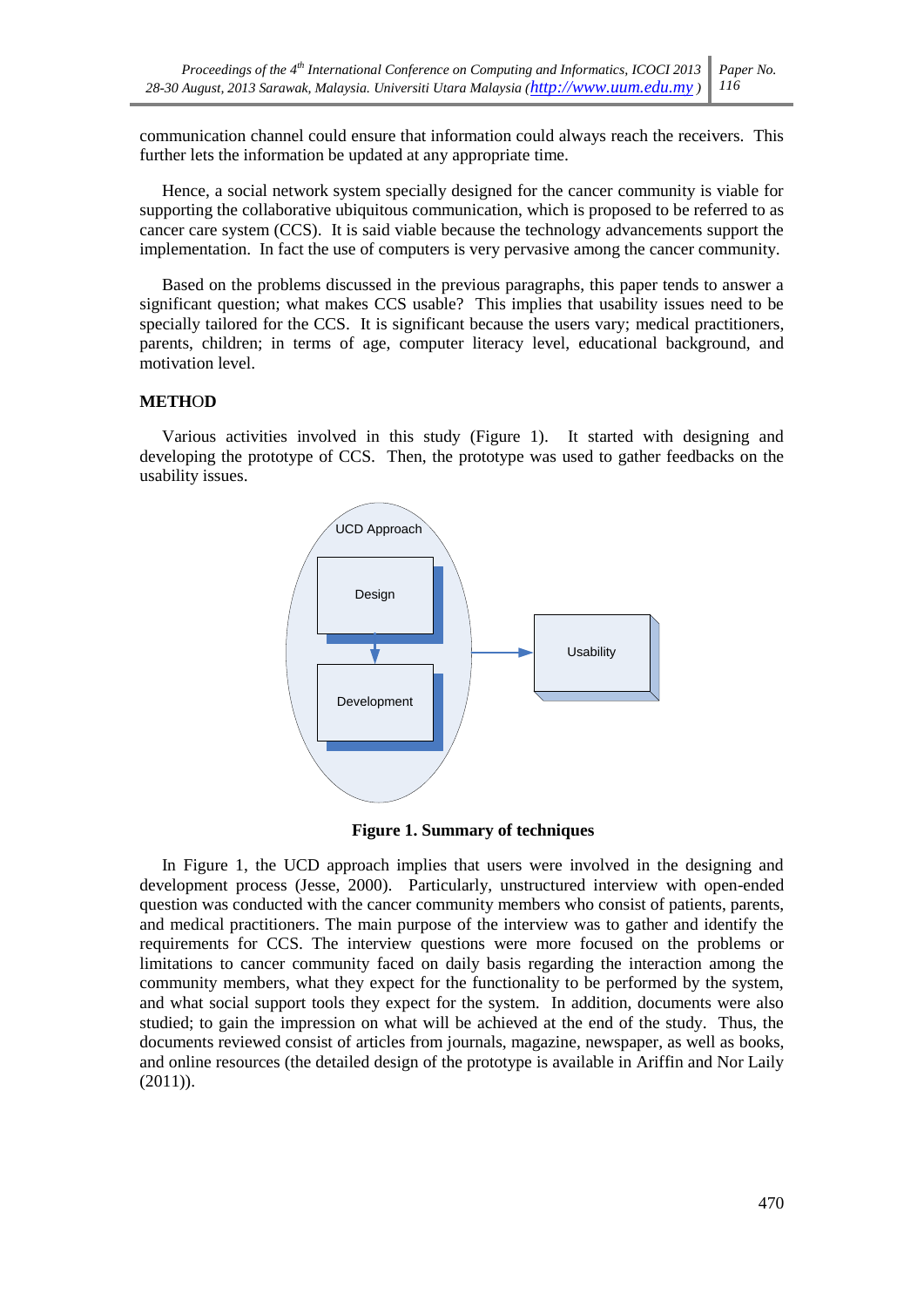This paper does not intend to discuss the design and development parts extensively. In contrast, the usability aspects are the main focus. However, the design artifacts as well as the CCS itself are provided illustratively in Figures 2 through 5.



**Figure 2. Architecture design** 



\* PK = Primary Key FK = Foreign Key

**Figure 3. Database design** 

## **USER FEEDBACK**

Having developed the CCS, this study let users to experience it. During the experiencing session, their interactions were observed. The following paragraphs discuss the findings.

Generally, patients (especially who have experienced using social network services such as Facebook and MySpace) are very excited in terms of their ability to communicate with their friends who are also under treatment. They feel that the system is very useful in enabling them to always be connected with their friends (Taylor & Dajani, 2008). They understand that a private system like CCS will always be reliable for them, and understand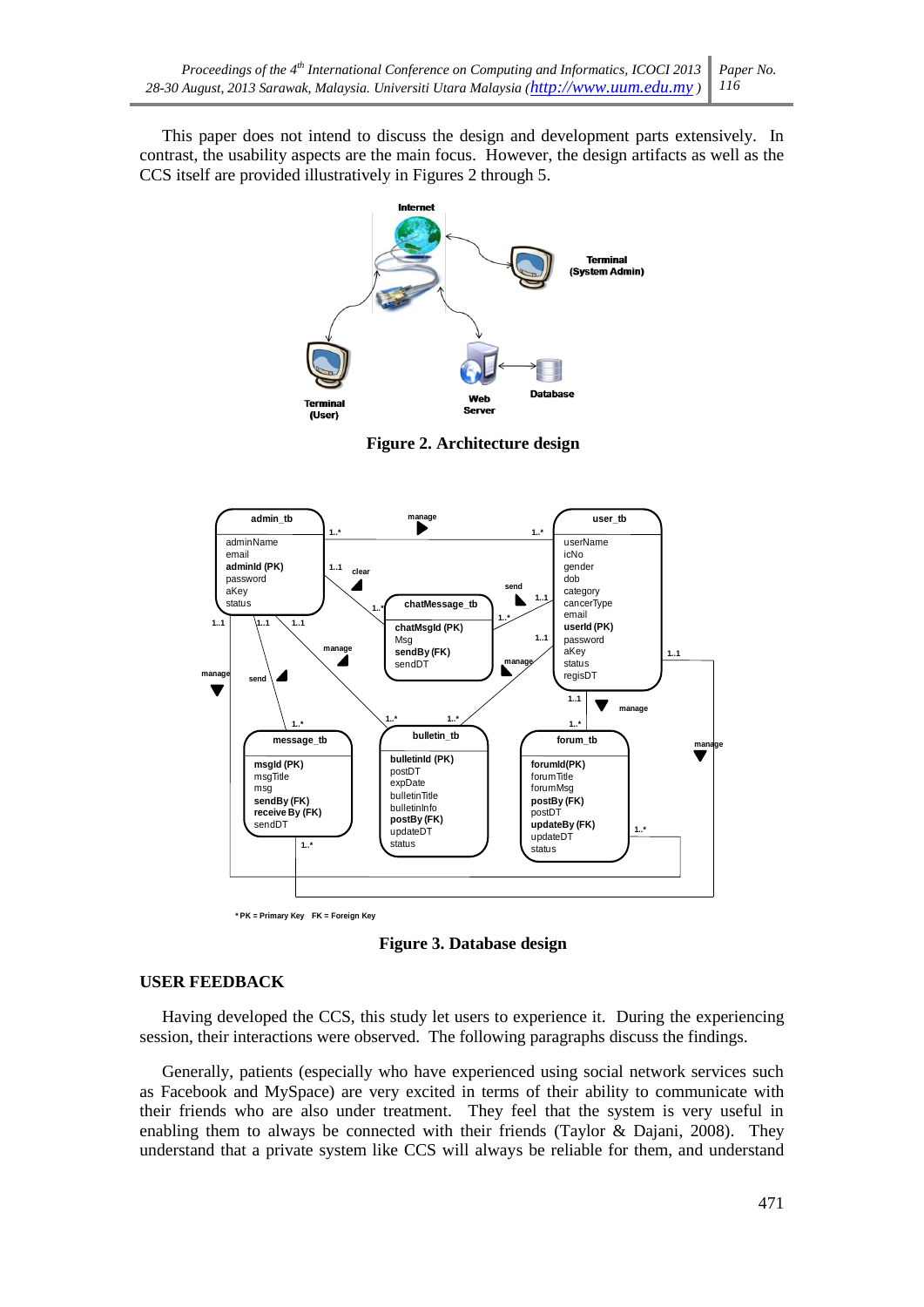that everyone in the system (when fully implemented) will always access to it because they have similar expectations. Using mobile phones for messaging and calling may help but it is rather expensive compared to the CCS, which is free, and able to support public view (among the registered users) (Jing, Yanchun, Guangyan, & Jinli, 2012).

Similarly, parents find that the CCS is really useful in communicating with the medical practitioners. Among the crucial information they need from the medical practitioners include appointment details (date, time, and reason), and their children's clinical test (there are many tests involved such as blood, urine, and x-ray) results. In current situation, they have to always call the medication providers to check the status, which cost them a lot. In many cases, the person in-charge of the appropriate records is not available. In this case, they have to repeat the call in different times. Hence, the idea of a private system like CCS reduces the cost of communication significantly.



**Figure 4. Class diagram** 

On top of that, they are always worried about their children's status after any experiment or treatment is done. Hence, they want to be notified about the results quickly. In this case, the system supports the information to be notified at any time, for access at any time. This is different than using phone calls significantly, which in most cases human beings would not make phone call at late night.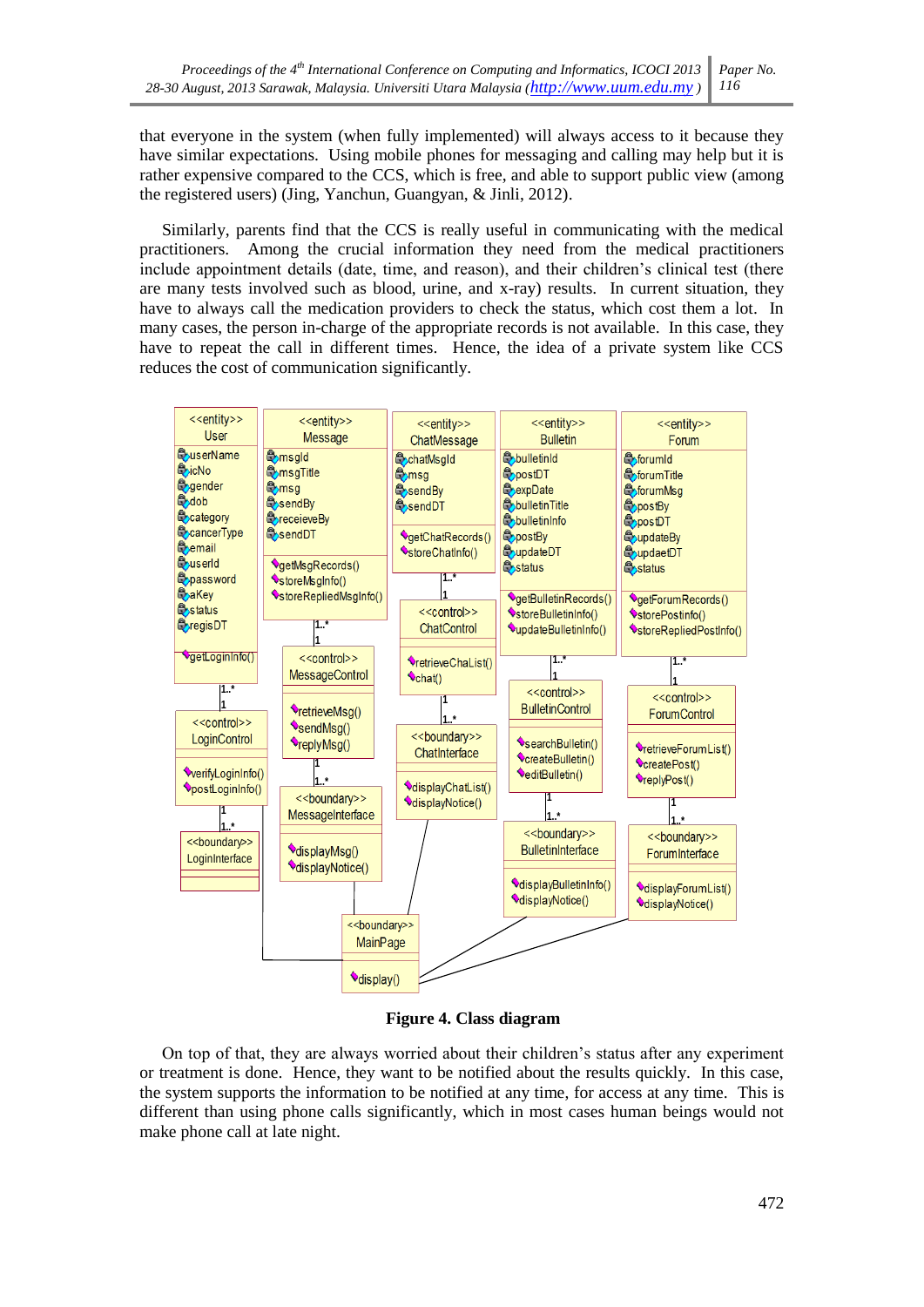Meanwhile, the medical practitioners were found more excited than the parents. One of their responsibilities is to notify the parents regarding treatments including appointments, and test results. In current situation, they do it through phone calls. There have been many cases, in which parents do not answer their phone calls, and the calls are answered by other persons who do not get the messages through the parents (such as children), and the phone numbers could not be reached and unanswered. These make the communication not smooth. Hence, the CCS is able to support the limitations in communication using phone calls. They could write the message even at night, so that the parents could access it at night also or early morning, without guessing about the convenience. On top of that, this reduces the cost for communication in a long run significantly.



Figure 5. Sample of pages in CCS

## **Usability**

Besides users' acceptance on the CCS, this study analyzes the usability issues for such system, in which the users vary demographically (as emphasized in early part of this paper). Through observations while the users were experiencing the CCS, it was found that some users face difficulties. While detailed discussions are not possibly addressed for discussion in this paper, a summarized version is provided in Table 1.

| <b>Usability Aspect</b> | Descriptions on the applicability                                         |
|-------------------------|---------------------------------------------------------------------------|
| Terminology             | The terminology should be very simple, because part of the users are      |
|                         | children and those with low academic background                           |
| Navigation style        | Some users are good at operating computers; in fact some are very         |
|                         | familiar with touch screen. However, there are users who have never       |
|                         | experienced touch screen. In this case, being moderate is the best.       |
|                         | Hence, the navigation style should be minimal, suitable for mouse and     |
|                         | keyboard input devices.                                                   |
| Menu                    | Avoid 'depth and breadth' menu hierarchy.                                 |
| Cosmetics               | Not too much, as users vary, children may expect some cosmetic stuff.     |
|                         | In contrast, adults are not. Some adults do not mind about the cosmetics. |
|                         | In this case, providing supports for intermediate users is the most       |